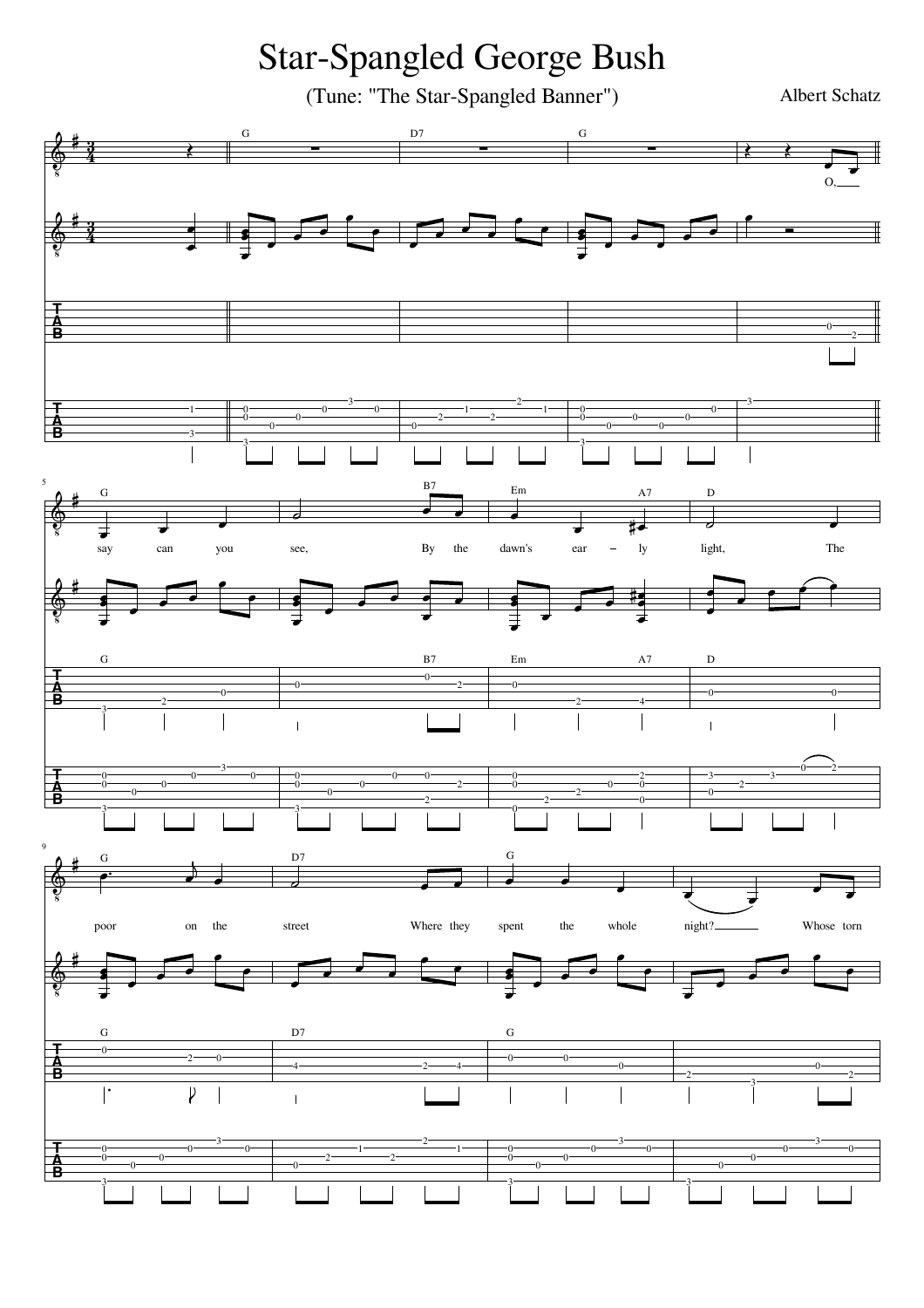

 $\mathcal{L}$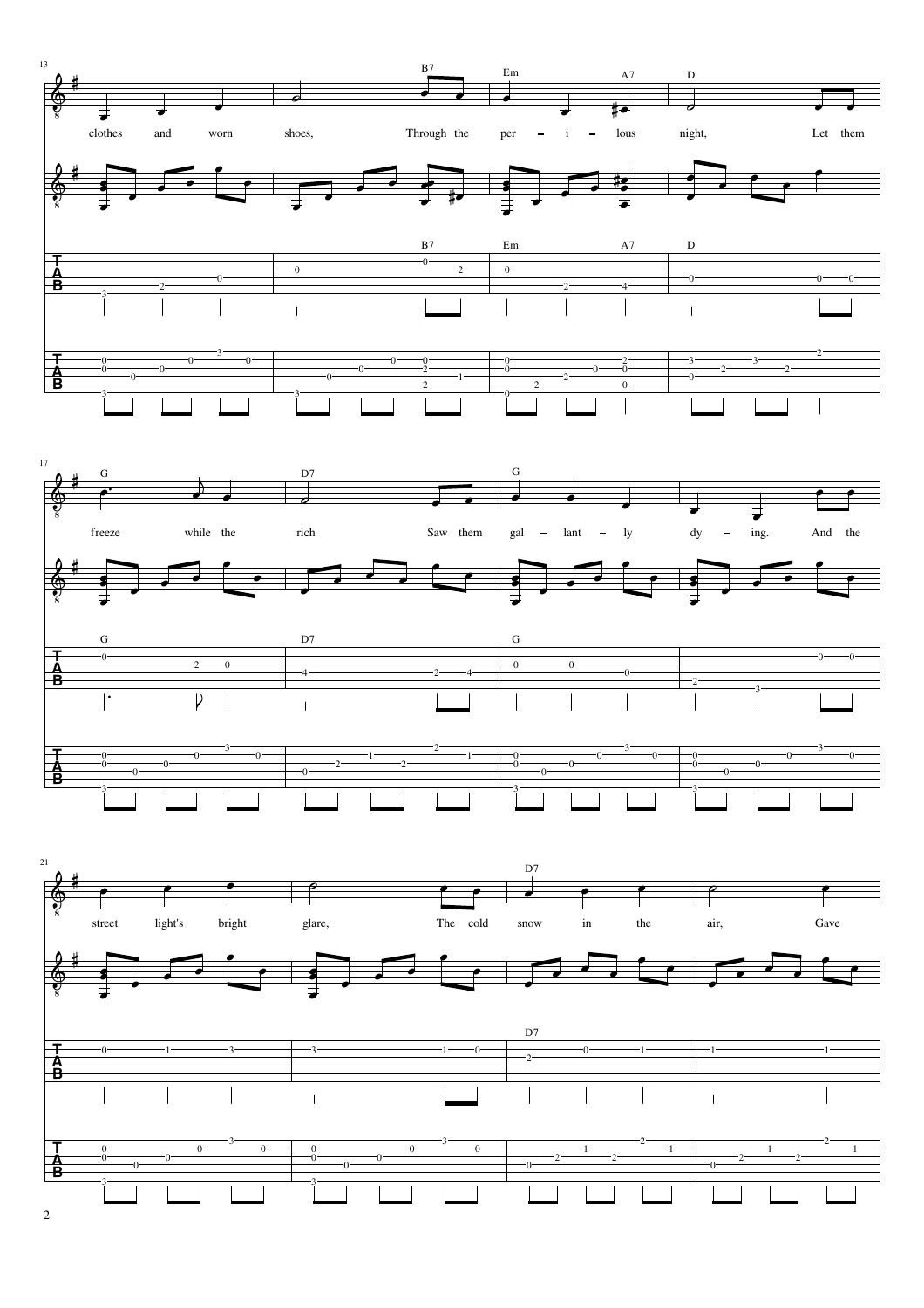

3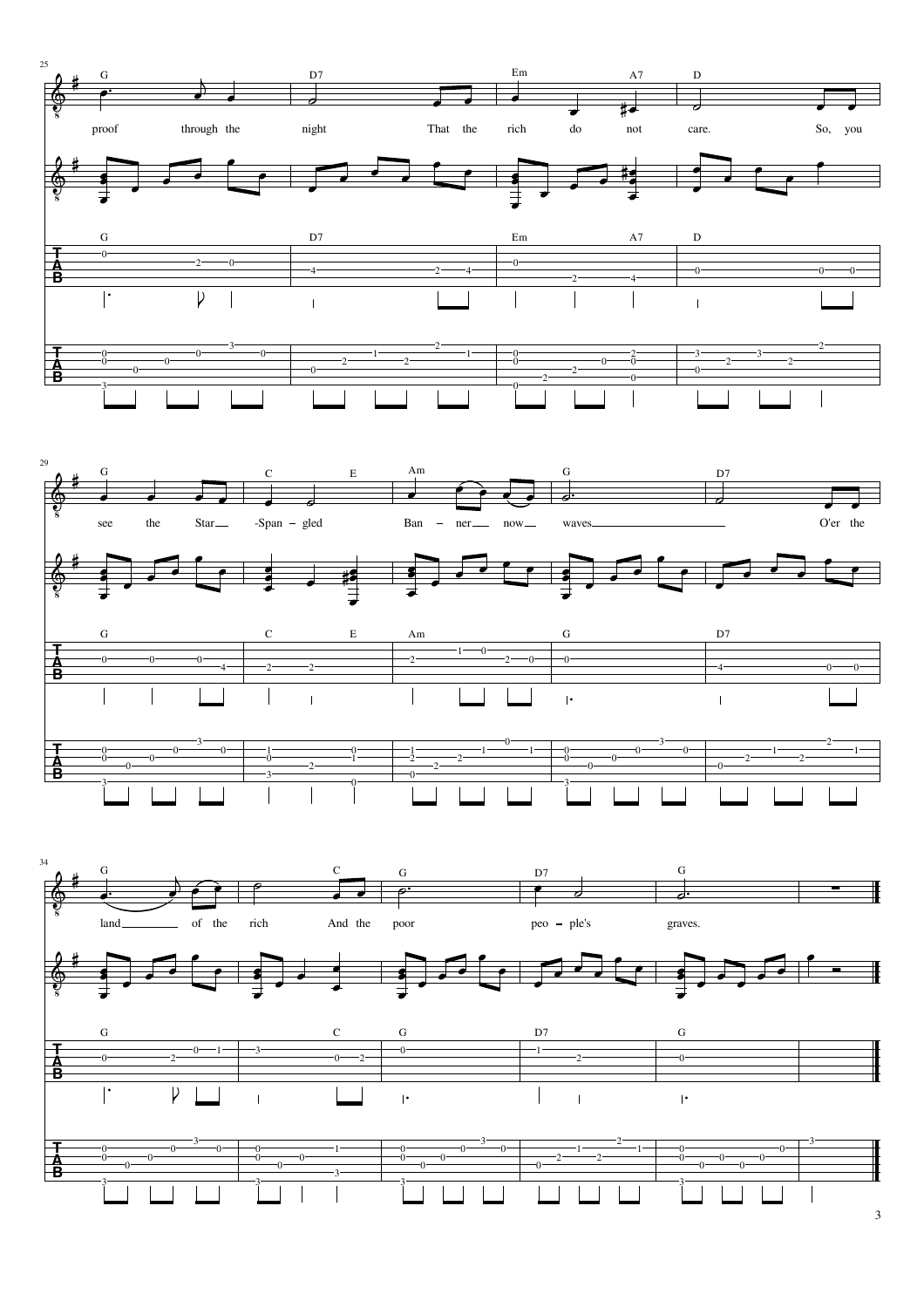## Star-Spangled George Bush (Acoustic String Bass)

Albert Schatz









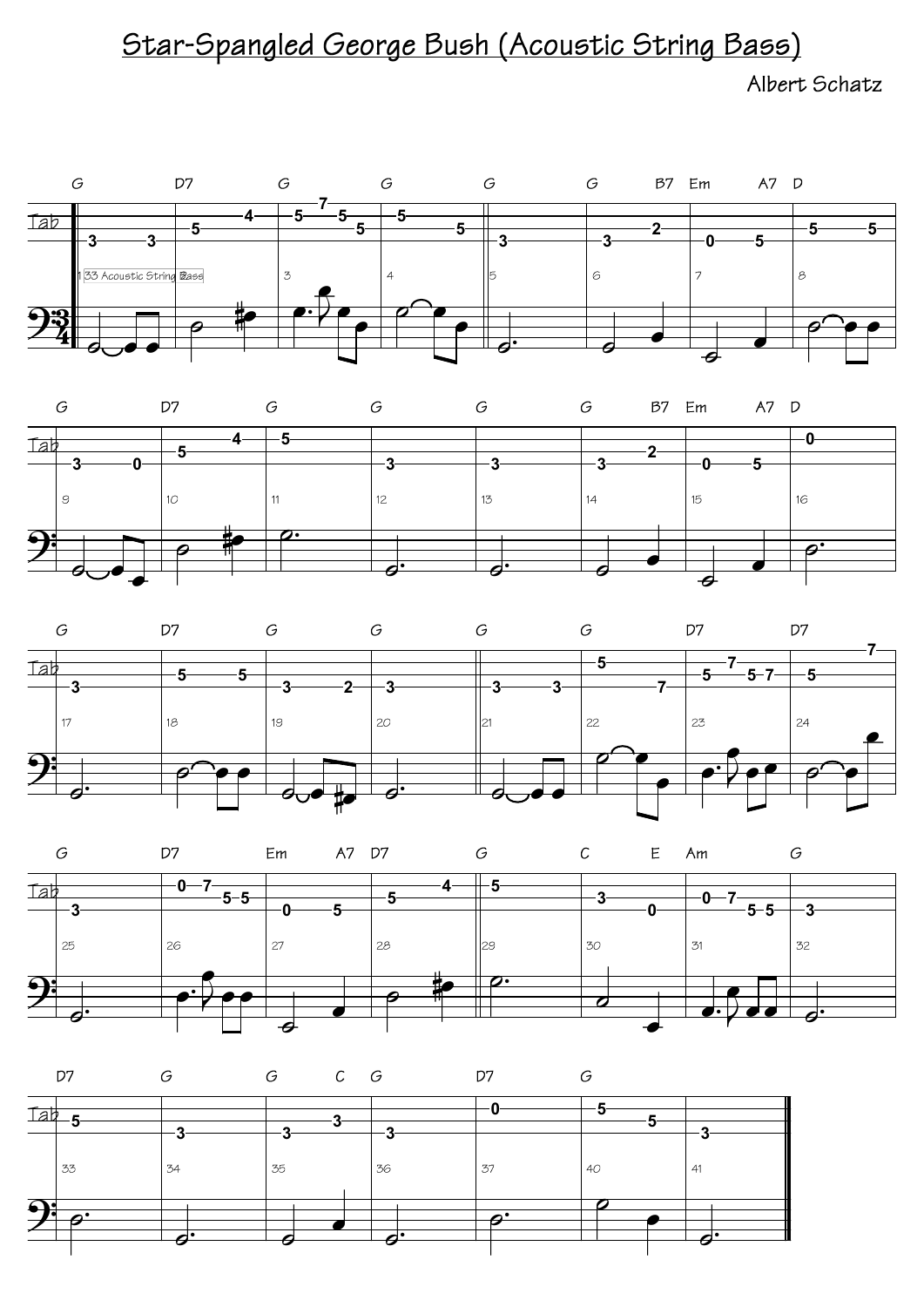## Star-Spangled George Bush (Acoustic Piano)

Albert Schatz